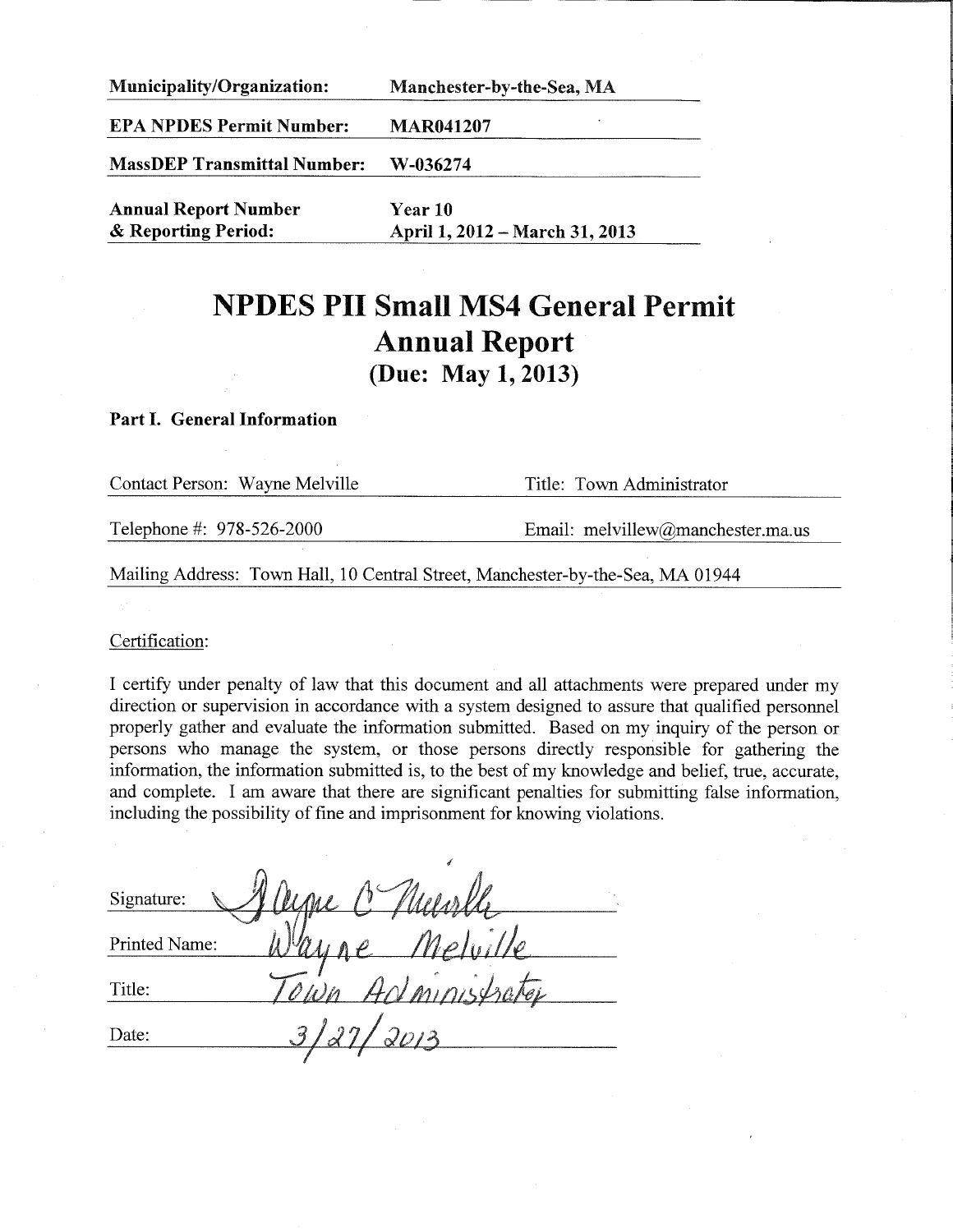### **Part II. Self-Assessment**

Throughout Permit Year 10, the Town of Manchester-by-the-Sea continued to implement BMPs and make progress meeting requirements of EPA's *2003 General Permit for Storm Water Discharges from Small Municipal Separate Storm Sewer Systems (MS4s)*. BMPs and measurable goals selected continue to be appropriate for the Town.

Various stormwater management activities are conducted by Town staff from DPW, Conservation Commission, Building Department, Board of Health, and Planning Board. The Town also has an active Coastal Stream Team, which is a group of local citizens who discuss local environmental issues and focus on projects designed to maintain and improve water cleanliness, quality, and to preserve coastal habitats. The Stream Team conducts numerous outreach and education activities throughout the year, sponsors cleanups, and conducts sampling.

In Spring and Summer 2012, the DPW again coordinated with high school students to stencil approximately 200 to 300 catch basins with "no dumping" information.

As part of their Clean Beaches and Streams program, Salem Sound Coastwatch coordinated with the Stream Team to conduct water quality sampling at three locations in Town. Samples were analyzed for Enterococci.

The Town previously contracted with Greenscapes to conduct public education and outreach on behalf of the Town to meet the new Phase II Small MS4 General Permit, once issued.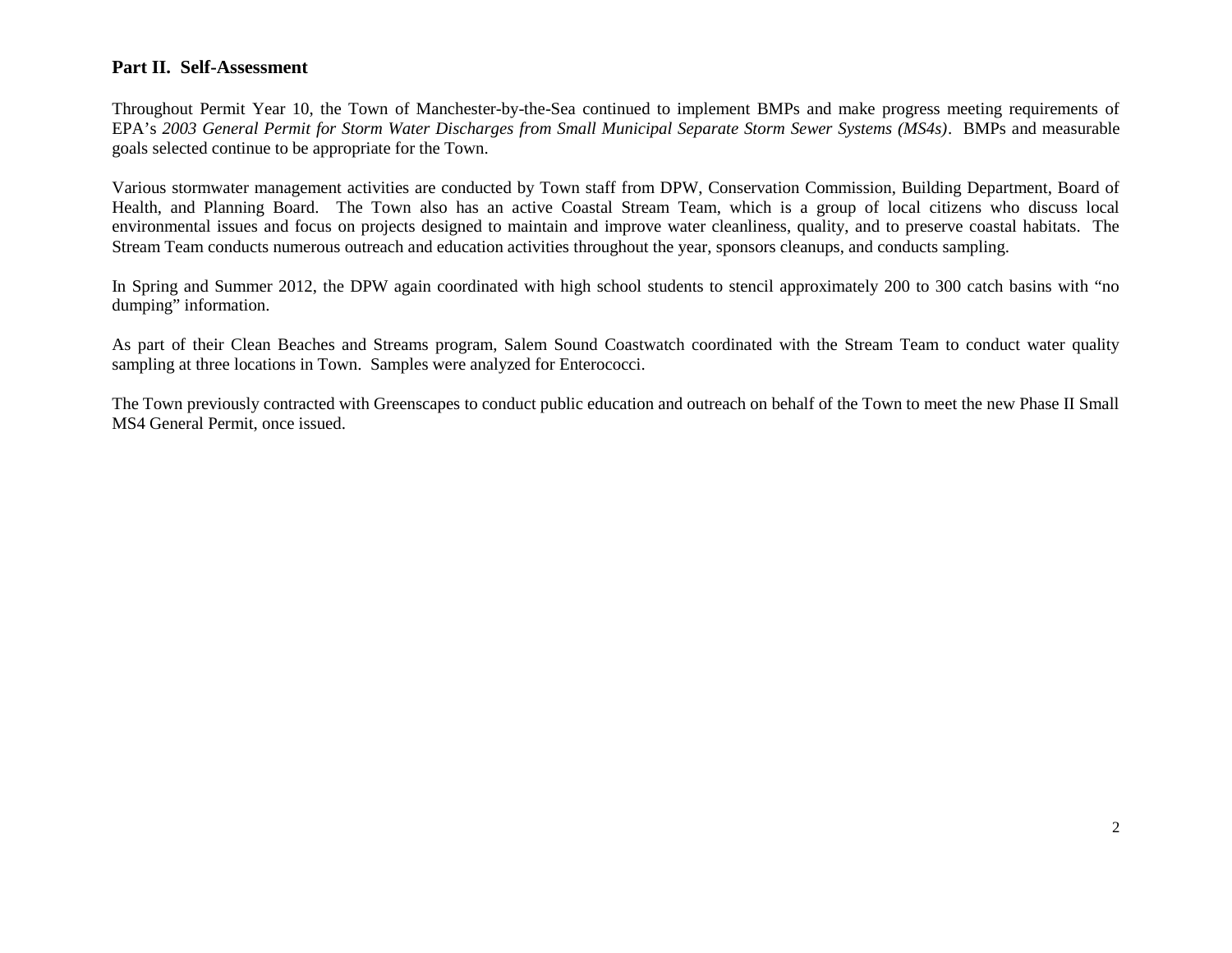# **Part III. Summary of Minimum Control Measures**

## **1. Public Education and Outreach**

| <b>BMP</b><br>ID# | <b>BMP</b> Description                                 | <b>Responsible</b><br>Dept./Person<br><b>Name</b> | <b>Measurable Goal(s)</b>                                       | Progress on $Goal(s)$ –<br><b>Permit Year 10</b><br>(Reliance on non-municipal partners<br>indicated, if any)                                         | <b>Planned Activities -</b><br><b>Permit Year 11</b>                            |
|-------------------|--------------------------------------------------------|---------------------------------------------------|-----------------------------------------------------------------|-------------------------------------------------------------------------------------------------------------------------------------------------------|---------------------------------------------------------------------------------|
| 1.1<br>Revised    | <b>Water Conservation</b><br><b>Practice Brochures</b> | <b>DPW</b>                                        | <b>Brochure</b> distribution<br>(goal of over 1,700)            | Goal met. In 2012, the Town mailed<br>water conservation brochures with each<br>water bill. Approximately 2,100<br>brochures were sent, reaching      | Continue to include brochures with<br>water bills as budget allows.             |
| 1.2<br>Revised    | <b>Hold Hazardous Waste</b><br>Collection              | <b>Board of Health</b>                            | Conduct annual event                                            | approximately 99% of the Town.<br>Goal met. In April 2012, the Board of<br>Health held its annual household<br>hazardous waste day.                   | Continue annual HHW day event as<br>budget allows.                              |
|                   |                                                        |                                                   |                                                                 | The Town also continues to make<br>recycling information available on the<br>Town website.                                                            | Continue to make recycling<br>information available on website as<br>necessary. |
| 1.3               | <b>Stormwater Brochures</b><br>at Town Hall            | DPW/<br>Conservation/<br><b>Stream Team</b>       | Make stormwater-<br>related brochures<br>available at Town Hall | Goal met. The town continues to make<br>stormwater brochures available in<br>Town Hall. Topics include: "The<br>Importance of Streamside Buffers" and | Continue to make brochures and/or<br>posters available as budget allows.        |
| Revised           |                                                        |                                                   |                                                                 | "Pet Waste and Bathing Beaches -<br>Guidelines for Pet Owners."                                                                                       |                                                                                 |
|                   |                                                        |                                                   |                                                                 |                                                                                                                                                       |                                                                                 |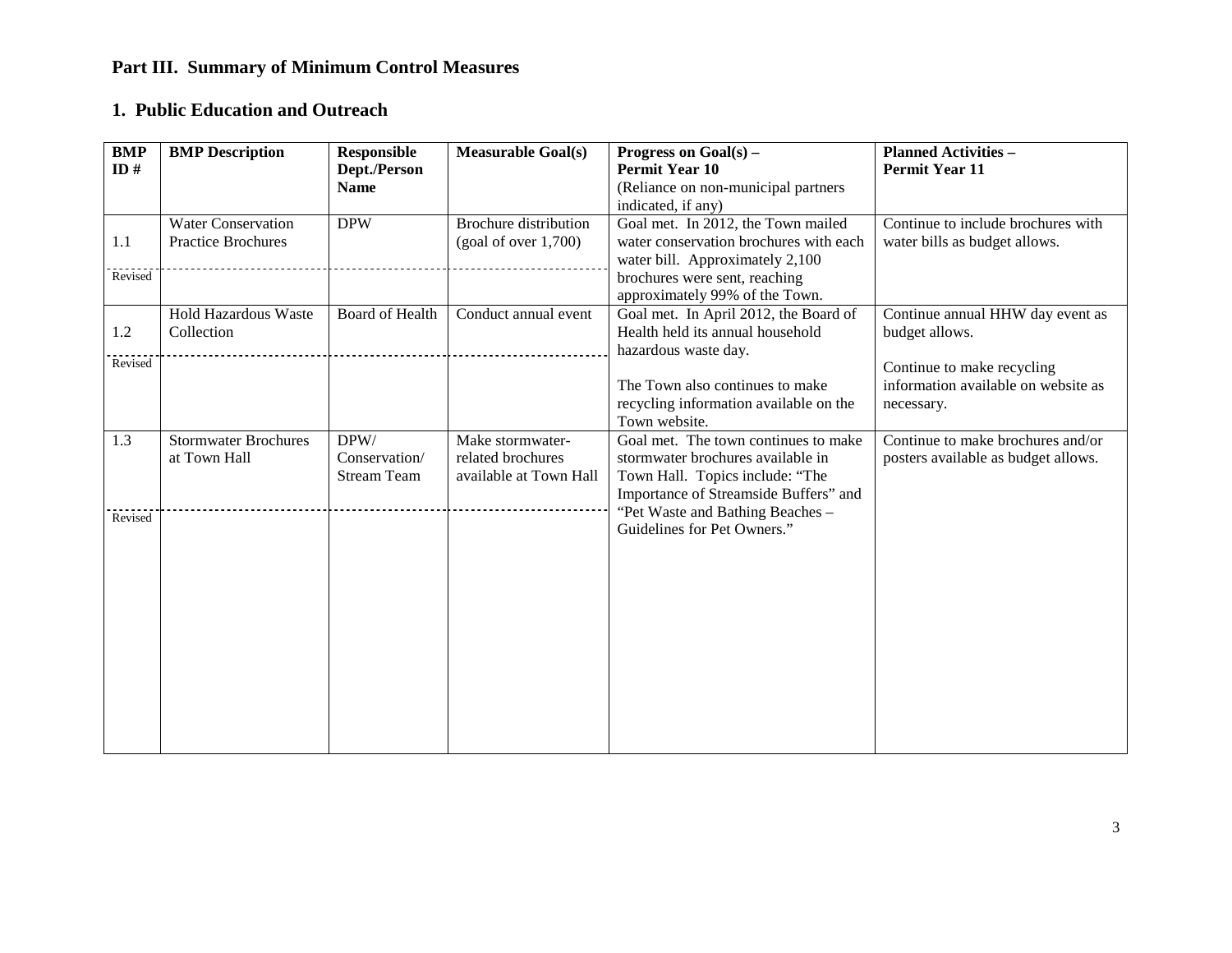| BMP     | <b>BMP</b> Description  | <b>Responsible</b> | <b>Measurable Goal(s)</b> | Progress on $Goal(s)$ –                 | <b>Planned Activities -</b>         |
|---------|-------------------------|--------------------|---------------------------|-----------------------------------------|-------------------------------------|
| ID#     |                         | Dept./Person       |                           | <b>Permit Year 10</b>                   | <b>Permit Year 11</b>               |
|         |                         | <b>Name</b>        |                           | (Reliance on non-municipal partners     |                                     |
|         |                         |                    |                           | indicated, if any)                      |                                     |
| 1.4     | Animal Control Bylaw    | Police/Board of    | <b>Enforce Animal</b>     | Goal met. The Animal Control Bylaw      | As needed, Police and Board of      |
|         | (Town's General         | Health             | Control Bylaw             | prohibits disposal of dog waste on      | Health will continue to promote and |
|         | <b>Bylaws Article X</b> |                    |                           | beaches, sidewalks, streets, parks, in  | enforce bylaw.                      |
|         | Section 28)             |                    |                           | town storm drains and on public         |                                     |
| Revised |                         |                    |                           | beaches. In 2012, the Police continued  |                                     |
|         |                         |                    |                           | to enforce the bylaw by patrolling      |                                     |
|         |                         |                    |                           | beaches, parks, recreational areas and  |                                     |
|         |                         |                    |                           | cemeteries and monitoring the "dog      |                                     |
|         |                         |                    |                           | waste stations."                        |                                     |
|         |                         |                    |                           |                                         |                                     |
|         |                         |                    |                           | The Board of Health also promotes       |                                     |
|         |                         |                    |                           | compliance with and educates residents  |                                     |
|         |                         |                    |                           | and visitors about this bylaw.          |                                     |
|         |                         |                    |                           |                                         |                                     |
|         |                         |                    |                           | Signage on streets entering             |                                     |
|         |                         |                    |                           | Manchester-by-the-Sea alerting visitors |                                     |
|         |                         |                    |                           | of the bylaw is maintained by the       |                                     |
|         |                         |                    |                           | Town.                                   |                                     |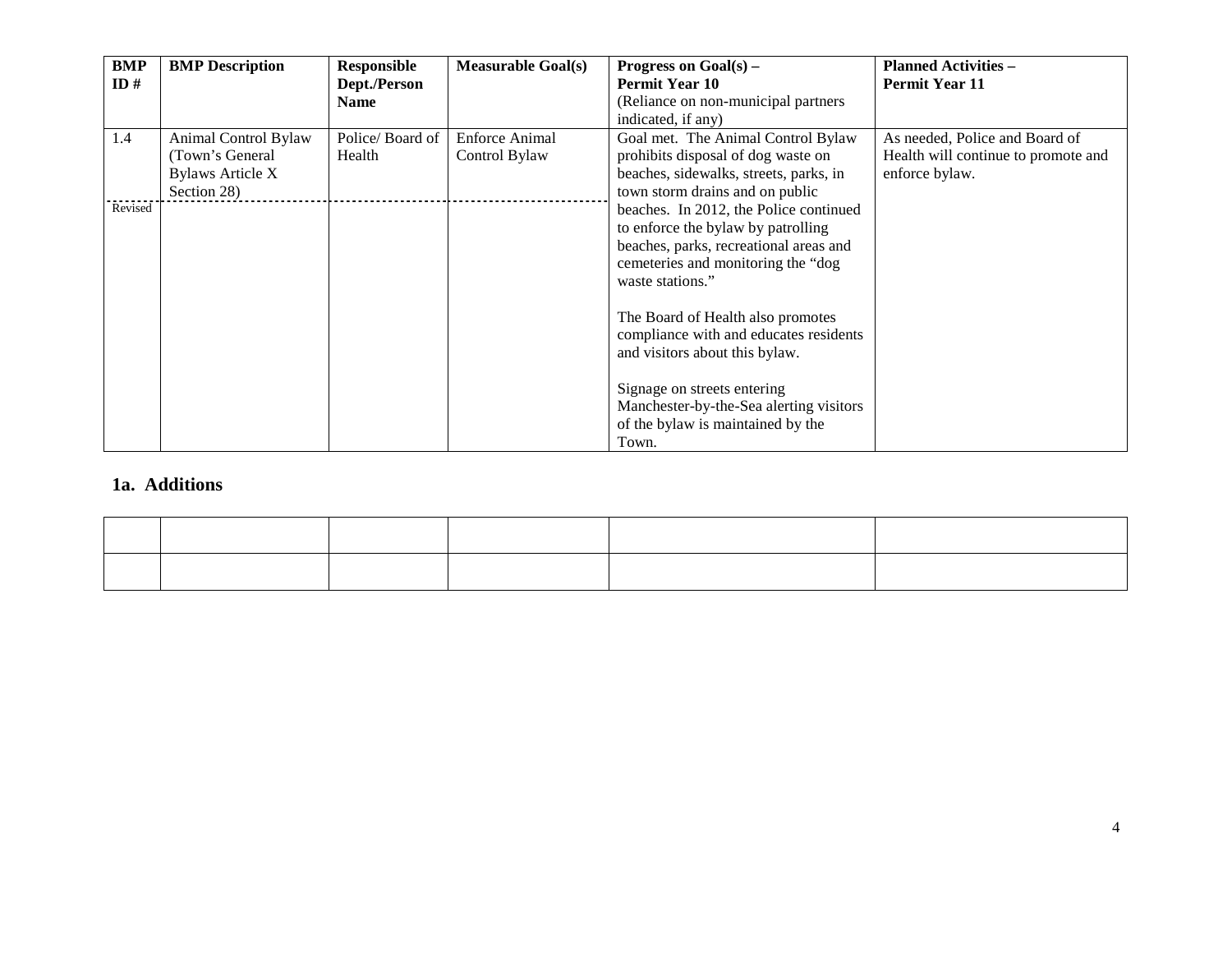# **2. Public Involvement and Participation**

| <b>BMP</b> | <b>BMP</b> Description | <b>Responsible</b> | <b>Measurable Goal(s)</b> | Progress on Goal(s) -                | <b>Planned Activities -</b>       |
|------------|------------------------|--------------------|---------------------------|--------------------------------------|-----------------------------------|
| ID $#$     |                        | Dept./Person       |                           | <b>Permit Year 10</b>                | <b>Permit Year 11</b>             |
|            |                        | <b>Name</b>        |                           | (Reliance on non-municipal partners  |                                   |
|            |                        |                    |                           | indicated, if any)                   |                                   |
|            | Stream Cleaning and    | DPW/Conservation   | <b>Annual Project</b>     | The Town has undertaken numerous     | As budget allows, continue annual |
| 2.1        | Cleanups               | Commission/        |                           | stream cleaning and other cleanup    | stream cleanings and support      |
|            |                        | <b>SSCW</b>        |                           | projects over the permit term.       | volunteer cleanups.               |
| Revised    |                        |                    |                           |                                      |                                   |
|            |                        |                    |                           | Throughout 2012, the DPW supported   |                                   |
|            |                        |                    |                           | volunteer cleanup events by removing |                                   |
|            |                        |                    |                           | trash and debris picked up at each   |                                   |
|            |                        |                    |                           | event.                               |                                   |
|            |                        |                    |                           | COASTSWEEP 2012 included a           |                                   |
|            |                        |                    |                           | volunteer cleanup of Black Cove      |                                   |
|            |                        |                    |                           | Beach in Town on September 25,       |                                   |
|            |                        |                    |                           | 2012, organized by the Town's        |                                   |
|            |                        |                    |                           | Stream Team.                         |                                   |
|            |                        |                    |                           |                                      |                                   |
|            |                        |                    |                           |                                      |                                   |
|            |                        |                    |                           |                                      |                                   |
|            |                        |                    |                           |                                      |                                   |
|            |                        |                    |                           |                                      |                                   |
|            |                        |                    |                           |                                      |                                   |
|            |                        |                    |                           |                                      |                                   |
|            |                        |                    |                           |                                      |                                   |
|            |                        |                    |                           |                                      |                                   |
|            |                        |                    |                           |                                      |                                   |
|            |                        |                    |                           |                                      |                                   |
|            |                        |                    |                           |                                      |                                   |
|            |                        |                    |                           |                                      |                                   |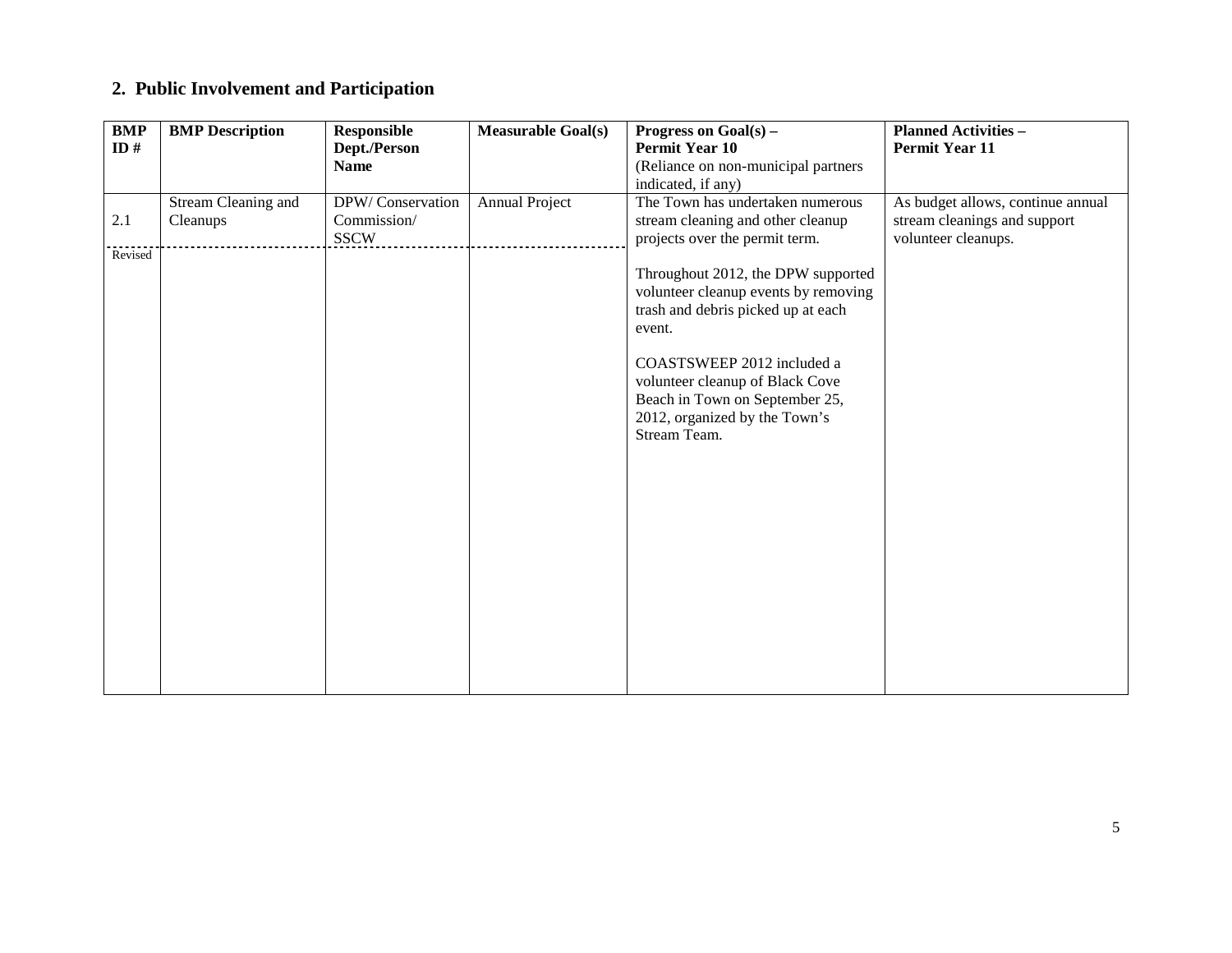| <b>BMP</b> | <b>BMP</b> Description      | Responsible               | <b>Measurable Goal(s)</b>                | Progress on $Goal(s)$ –                                                | <b>Planned Activities -</b>       |
|------------|-----------------------------|---------------------------|------------------------------------------|------------------------------------------------------------------------|-----------------------------------|
| ID#        |                             | Dept./Person              |                                          | <b>Permit Year 10</b>                                                  | <b>Permit Year 11</b>             |
|            |                             | <b>Name</b>               |                                          | (Reliance on non-municipal partners<br>indicated, if any)              |                                   |
|            | <b>Stakeholder Meetings</b> | <b>Manchester Coastal</b> | Conservation                             | The Conservation Commission                                            | Continue to discuss stormwater at |
| 2.2        |                             | Stream Team/              | <b>Commission Meetings</b>               | continued to meet twice a month                                        | meetings, as possible.            |
|            |                             | Conservation              | $(Goal - 16$ times per                   | (second and fourth Tuesday).                                           |                                   |
|            |                             | Commission/               | year)                                    | Additional meetings were scheduled                                     |                                   |
|            |                             | Planning Board            |                                          | as needed. Abutters and general                                        |                                   |
|            |                             |                           | <b>Stream Team</b>                       | public were invited to consider                                        |                                   |
|            |                             |                           | Meetings $(Goal - 9)$                    | drainage and stormwater manage                                         |                                   |
|            |                             |                           | times per year)                          | issues as related to the Wetlands                                      |                                   |
|            |                             |                           |                                          | Protection Act and related state and<br>local laws.                    |                                   |
|            |                             |                           | Planning Board<br>Meetings $(Goal - 15)$ |                                                                        |                                   |
|            |                             |                           | times per year)                          | The Manchester Coastal Stream Team                                     |                                   |
| Revised    |                             |                           |                                          | met routinely to discuss                                               |                                   |
|            |                             |                           |                                          | environmental issues that affect water                                 |                                   |
|            |                             |                           |                                          | bodies in Manchester-by-the-Sea and                                    |                                   |
|            |                             |                           |                                          | to plan corrective measures to address                                 |                                   |
|            |                             |                           |                                          | identified issues. All projects include                                |                                   |
|            |                             |                           |                                          | public participation and involvement                                   |                                   |
|            |                             |                           |                                          | elements.                                                              |                                   |
|            |                             |                           |                                          | The Planning Board met up to two                                       |                                   |
|            |                             |                           |                                          | times a month to hear applications                                     |                                   |
|            |                             |                           |                                          | relating to the use and division of                                    |                                   |
|            |                             |                           |                                          | land, including projects that fall under                               |                                   |
|            |                             |                           |                                          | Section 6.15 Stormwater Management                                     |                                   |
|            |                             |                           |                                          | Special Permit, of the Zoning Bylaw.                                   |                                   |
|            |                             |                           |                                          |                                                                        |                                   |
|            |                             |                           |                                          | Meetings held by the Conservation<br>Commission and the Planning Board |                                   |
|            |                             |                           |                                          | complied with state public notice                                      |                                   |
|            |                             |                           |                                          | requirements at MGL Chapter 39                                         |                                   |
|            |                             |                           |                                          | Section 23B and local public notice                                    |                                   |
|            |                             |                           |                                          | requirements.                                                          |                                   |
|            |                             |                           |                                          |                                                                        |                                   |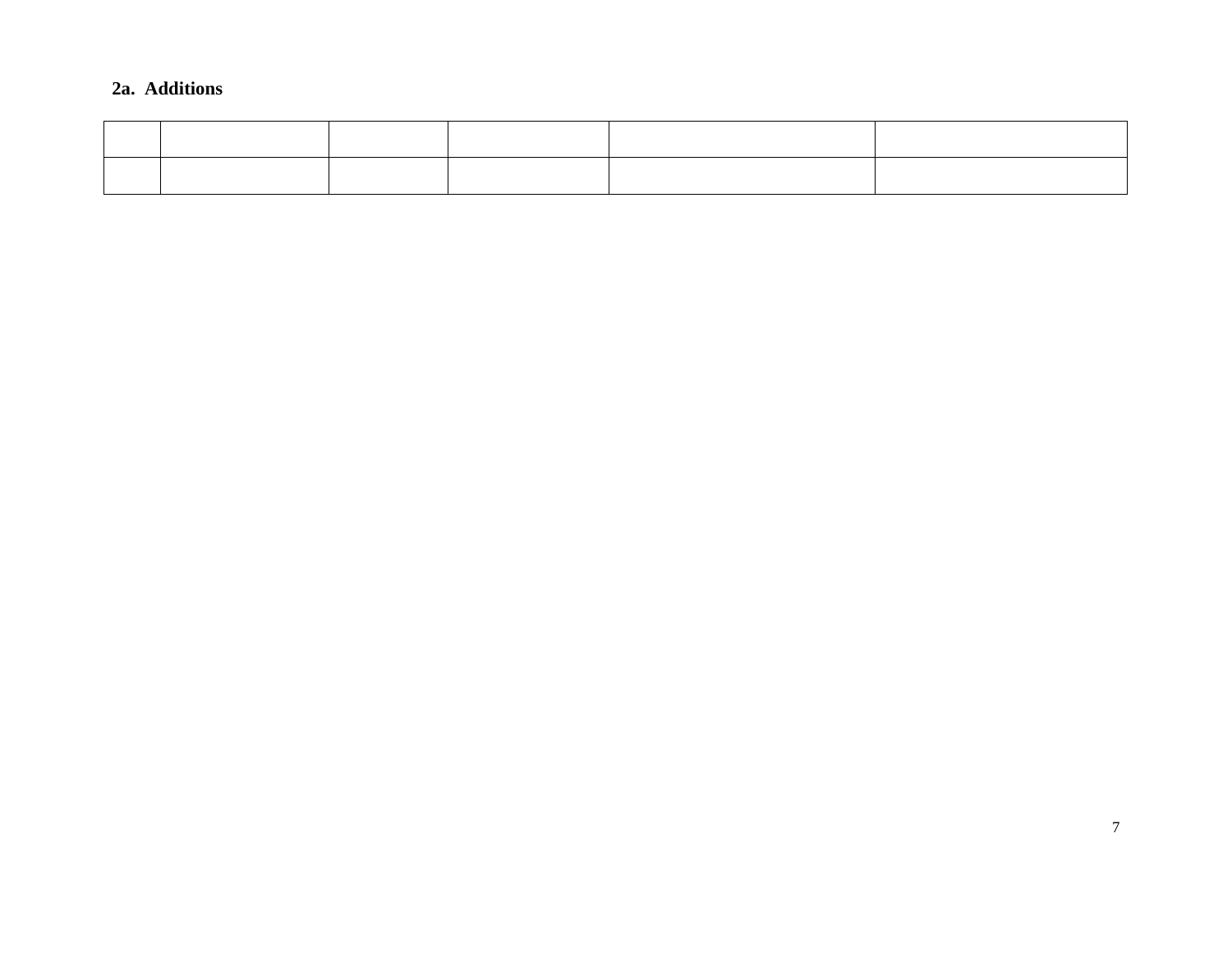# **3. Illicit Discharge Detection and Elimination**

| $\overline{BMP}$<br>ID# | <b>BMP</b> Description                  | <b>Responsible</b><br>Dept./Person                                                     | <b>Measurable Goal(s)</b>                     | Progress on $Goal(s)$ –<br><b>Permit Year 10</b>                                                                                                                                                                                                                                                                                                                                                                                                     | <b>Planned Activities -</b><br><b>Permit Year 11</b>                    |
|-------------------------|-----------------------------------------|----------------------------------------------------------------------------------------|-----------------------------------------------|------------------------------------------------------------------------------------------------------------------------------------------------------------------------------------------------------------------------------------------------------------------------------------------------------------------------------------------------------------------------------------------------------------------------------------------------------|-------------------------------------------------------------------------|
|                         |                                         | <b>Name</b>                                                                            |                                               | (Reliance on non-municipal partners<br>indicated, if any)                                                                                                                                                                                                                                                                                                                                                                                            |                                                                         |
| 3.1<br>Revised          | Map of Storm Drains                     | Public works                                                                           | Complete by June 30,<br>2006                  | GIS map of storm sewer system<br>(outfalls, catch basins, and other<br>drainage structures) in the urbanized<br>area is complete. Connectivity, where<br>known, is included on map.<br>Town contracts mapping to Applied<br>Geographics, Inc., which provides an<br>online viewer for GIS, including the<br>drainage system map. Town Staff<br>provide revisions and edits to Applied<br>Geographics throughout the year, based<br>on field surveys. | BMP complete; measurable goal met.<br>Continue to update map as needed. |
| $\overline{3.2}$        | <b>Illicit Discharge</b><br>Policy/Regs | DPW/<br>Conservation<br>Commission/<br>Planning Board/<br><b>Building</b><br>Inspector | Complete<br>implementation by<br>May 31, 2008 | Due to limitations on staff time and<br>budgets, as well as Town Staff<br>turnover, efforts to adopt the IDDE<br>Bylaw have stalled.<br>The Town's Stormwater Management                                                                                                                                                                                                                                                                             | Continue to work on adopting IDDE<br>Bylaw.                             |
| Revised                 |                                         |                                                                                        |                                               | Zoning Bylaw requires projects to meet<br>the MA Stormwater Standards and<br>Handbook, and therefore regulates<br>illicit discharges and connections from<br>projects disturbing one or more acres.<br>The Town's Streets and Sidewalks<br>bylaw regulates illegal dumping on the<br>town streets and sidewalks, as well as<br>public lands and coastal and inland<br>waters.                                                                        |                                                                         |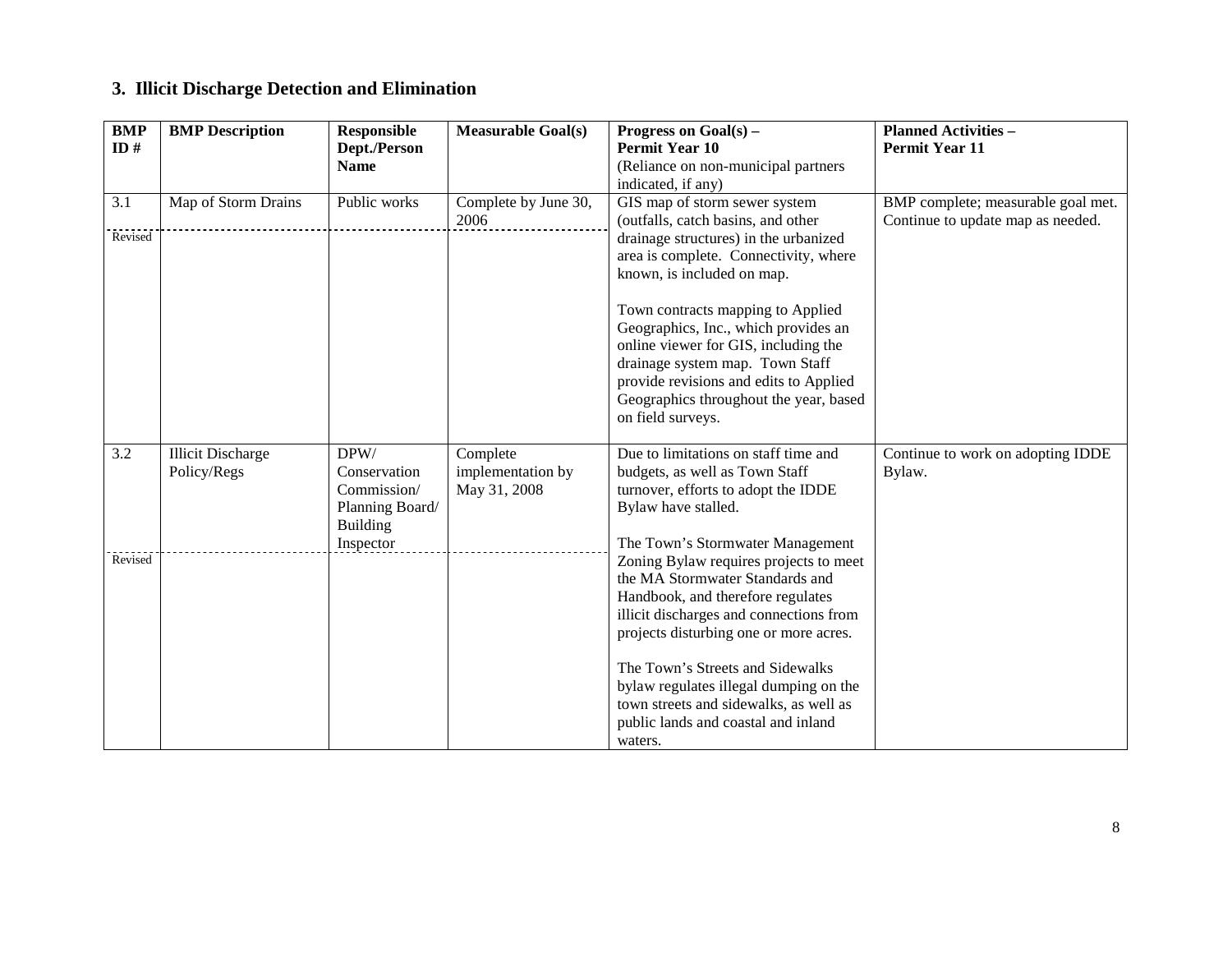### **4. Construction Site Stormwater Runoff Control**

| <b>BMP</b> | <b>BMP</b> Description     | <b>Responsible</b> | <b>Measurable Goal(s)</b> | Progress on $Goal(s)$ –                 | <b>Planned Activities -</b>      |
|------------|----------------------------|--------------------|---------------------------|-----------------------------------------|----------------------------------|
| ID#        |                            | Dept./Person       |                           | <b>Permit Year 10</b>                   | <b>Permit Year 11</b>            |
|            |                            | <b>Name</b>        |                           | (Reliance on non-municipal partners     |                                  |
|            |                            |                    |                           | indicated, if any)                      |                                  |
| 4.1        | Develop and Implement      | DPW/               | Complete by June 30,      | The "Stormwater Management Special      | BMP complete and measurable goal |
|            | <b>Construction Runoff</b> | Conservation       | 2007                      | Permit" was added to the Town's         | achieved.                        |
|            | Policy/Regulations         | Commission/        |                           | Zoning By-law on April 4, 2007.         |                                  |
|            | regulating erosion and     | Planning Board/    |                           | Regulations have been adopted by the    | Continue to Implement bylaw and  |
|            | sediment control           | <b>Building</b>    |                           | Planning Board.                         | regulations.                     |
|            |                            | Inspector          |                           |                                         |                                  |
| Revised    |                            |                    |                           | This bylaw requires erosion and         |                                  |
|            |                            |                    |                           | sediment controls at construction sites |                                  |
|            |                            |                    |                           | that disturb one or more acres (or less |                                  |
|            |                            |                    |                           | than one acre if part of a common plan  |                                  |
|            |                            |                    |                           | of development) and includes sanctions  |                                  |
|            |                            |                    |                           | to ensure compliance and requirements   |                                  |
|            |                            |                    |                           | for inspections. This bylaw references  |                                  |
|            |                            |                    |                           | the Massachusetts Stormwater            |                                  |
|            |                            |                    |                           | Management Standards and Handbook       |                                  |
|            |                            |                    |                           | as performance standards.               |                                  |
|            |                            |                    |                           |                                         |                                  |
|            |                            |                    |                           | Planning Board continued to implement   |                                  |
|            |                            |                    |                           | Bylaw and regulations.                  |                                  |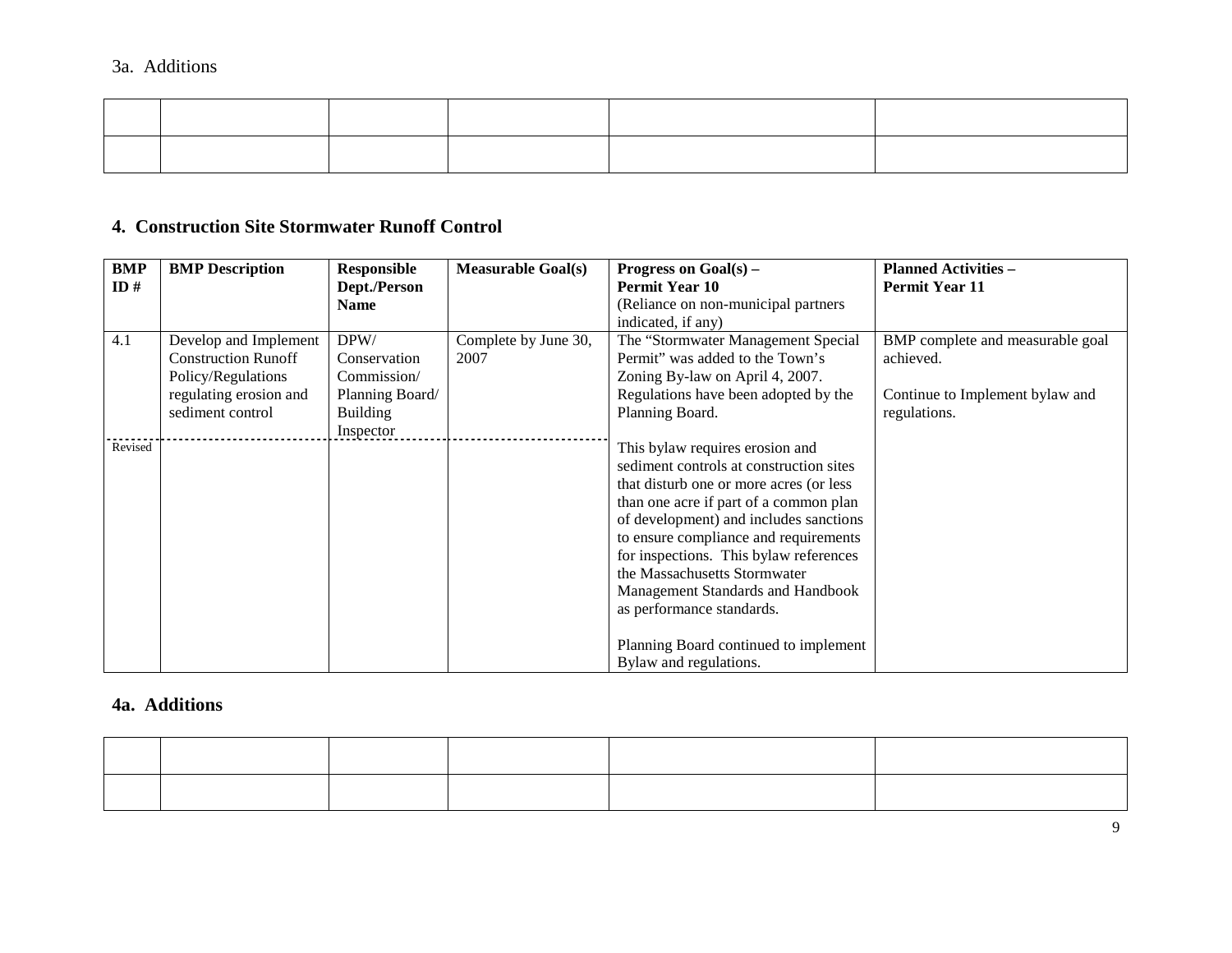| <b>BMP</b><br>ID $#$ | <b>BMP</b> Description   | <b>Responsible</b><br>Dept./Person<br><b>Name</b> | <b>Measurable Goal(s)</b> | Progress on $Goal(s)$ –<br><b>Permit Year 10</b><br>(Reliance on non-municipal partners                                                                                                                                                                                                                                                                                                                                                                                                                                                                                              | <b>Planned Activities -</b><br><b>Permit Year 11</b> |
|----------------------|--------------------------|---------------------------------------------------|---------------------------|--------------------------------------------------------------------------------------------------------------------------------------------------------------------------------------------------------------------------------------------------------------------------------------------------------------------------------------------------------------------------------------------------------------------------------------------------------------------------------------------------------------------------------------------------------------------------------------|------------------------------------------------------|
|                      |                          |                                                   |                           | indicated, if any)                                                                                                                                                                                                                                                                                                                                                                                                                                                                                                                                                                   |                                                      |
|                      | Develop and implement    | DPW/                                              | Complete by June 30,      | The "Stormwater Management Special                                                                                                                                                                                                                                                                                                                                                                                                                                                                                                                                                   | BMP complete and measurable goal                     |
| 5.1                  | <b>Post Construction</b> | Conservation                                      | 2007                      | Permit" was added to the Town's                                                                                                                                                                                                                                                                                                                                                                                                                                                                                                                                                      | achieved.                                            |
|                      | Policy                   | Commission/                                       |                           | Zoning By-law on April 4, 2007.                                                                                                                                                                                                                                                                                                                                                                                                                                                                                                                                                      |                                                      |
|                      |                          | Planning Board/                                   | Implement bylaws          | Regulations have been adopted by the                                                                                                                                                                                                                                                                                                                                                                                                                                                                                                                                                 | Continue to implement bylaw and                      |
|                      |                          | <b>Building</b><br>Inspector                      |                           | Planning Board.                                                                                                                                                                                                                                                                                                                                                                                                                                                                                                                                                                      | regulations.                                         |
| Revised              |                          |                                                   |                           | This bylaw regulates stormwater runoff<br>from development and redevelopment<br>projects that disturb one ore more acres<br>(or less than one acre if the project is<br>part of a larger common plan of<br>development), and includes long term<br>O&M requirements. This bylaw<br>references the Massachusetts<br>Stormwater Management Standards<br>and Handbook as performance<br>standards, and therefore controls that<br>are put in place should prevent or<br>minimize impacts to water quality.<br>Planning Board continued to implement<br>bylaw and regulations as needed. |                                                      |

# **5. Post-Construction Stormwater Management in New Development and Redevelopment**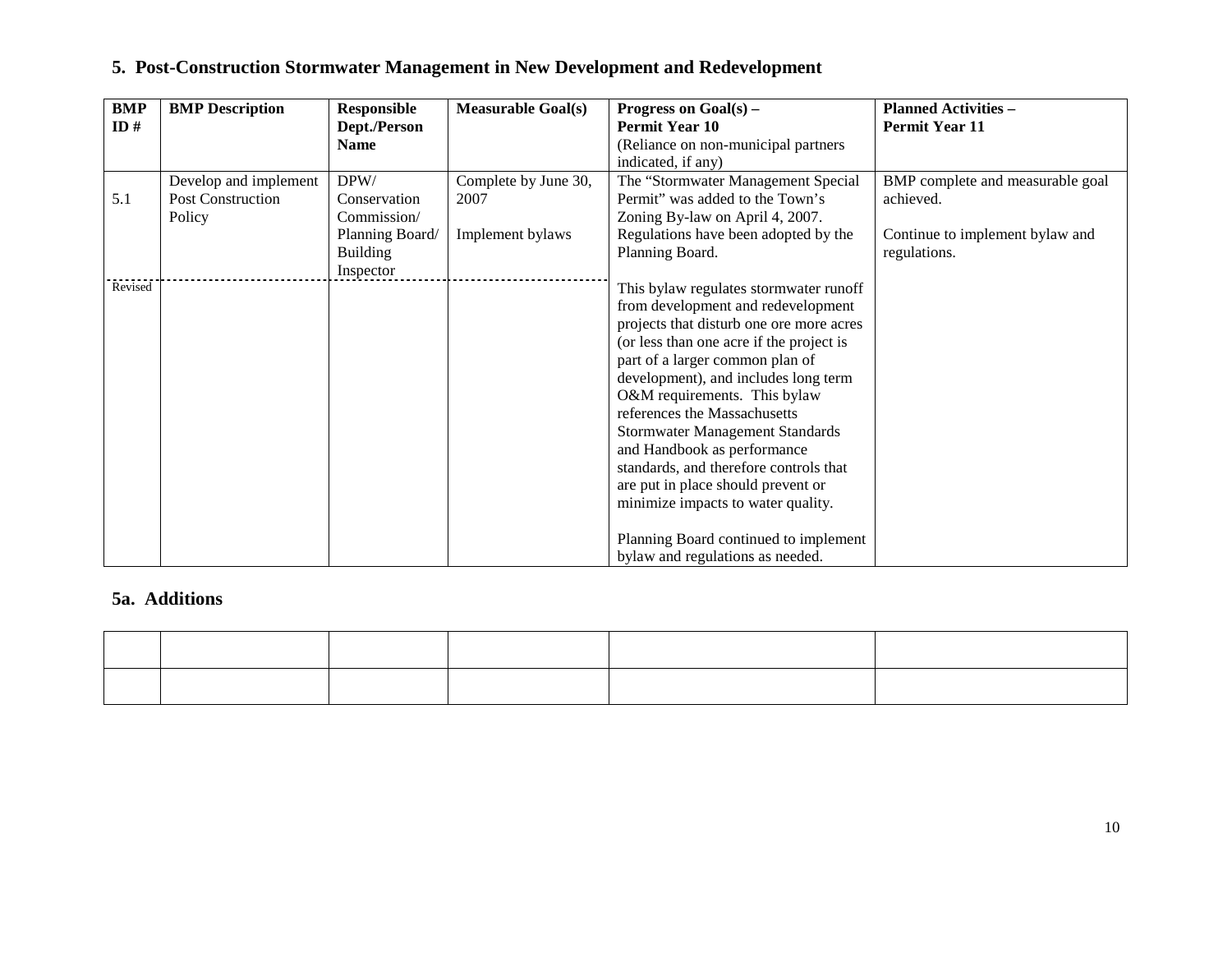# **6. Pollution Prevention and Good Housekeeping in Municipal Operations**

| <b>BMP</b><br>ID# | <b>BMP</b> Description<br><b>Responsible</b><br><b>Measurable Goal(s)</b><br>Progress on Goal(s) –<br><b>Permit Year 10</b><br>Dept./Person<br><b>Name</b> |                                                                  |                           | (Reliance on non-municipal partners                                                                                                                                                                      | <b>Planned Activities -</b><br>(Permit Year 11)                   |
|-------------------|------------------------------------------------------------------------------------------------------------------------------------------------------------|------------------------------------------------------------------|---------------------------|----------------------------------------------------------------------------------------------------------------------------------------------------------------------------------------------------------|-------------------------------------------------------------------|
| 6.1               | Stormwater System and<br>Catch Basin Inspection                                                                                                            | <b>DPW</b>                                                       | <b>Annual Inspections</b> | indicated, if any)<br>DPW inspects catch basins and other<br>stormwater system components                                                                                                                | Continue annual inspections and as-<br>needed cleanings.          |
| Revised           | and Cleaning Program                                                                                                                                       |                                                                  |                           | throughout Town as needed. In 2012,<br>all catch basins were again cleaned.<br>Approximately 15 catch basins were<br>repaired. Also, the Town cleaned up to<br>2,000 linear feet of problem drain lines. |                                                                   |
| 6.2<br>Revised    | Septic system controls                                                                                                                                     | Board of Health                                                  | Implement Title 5         | The Board of Health continued to<br>implement Title 5. Systems are<br>inspected and failing systems are<br>upgraded as required by Title 5. BOH<br>continued to track the number of pump<br>outs.        | Continue to monitor septic systems<br>in accordance with Title 5. |
| 6.3               | Sweep all streets by<br>June 1                                                                                                                             | <b>DPW</b>                                                       | Complete by June 1        | Streets throughout Town were swept by<br>DPW in May 2012.                                                                                                                                                | As budget allows, continue to sweep<br>streets once per year.     |
| Revised           |                                                                                                                                                            |                                                                  |                           |                                                                                                                                                                                                          |                                                                   |
| 6.4<br>Revised    | May through<br>September, Minimum<br>of biweekly sweeping<br>of main streets                                                                               | <b>DPW</b>                                                       | Sweep as necessary        | The DPW swept main streets<br>(including those near beaches and in<br>the downtown areas) as needed<br>throughout the summer season (May<br>through September, or later, depending                       | Continue to sweep main streets as<br>needed and as budget allows. |
|                   |                                                                                                                                                            |                                                                  |                           | on weather).                                                                                                                                                                                             |                                                                   |
| 6.5               | <b>Employee Training</b>                                                                                                                                   | Conservation<br>Commission/<br>Fire<br>Department/<br><b>DPW</b> | Train staff annually      | Training on stormwater elements is<br>incorporated in other Conservation<br>Commission, Fire Department, and<br>DPW trainings. Town Staff have been<br>trained previously on how to recognize            | Continue stormwater trainings as<br>budget allows.                |
| Revised           |                                                                                                                                                            |                                                                  |                           | illicit discharges.                                                                                                                                                                                      |                                                                   |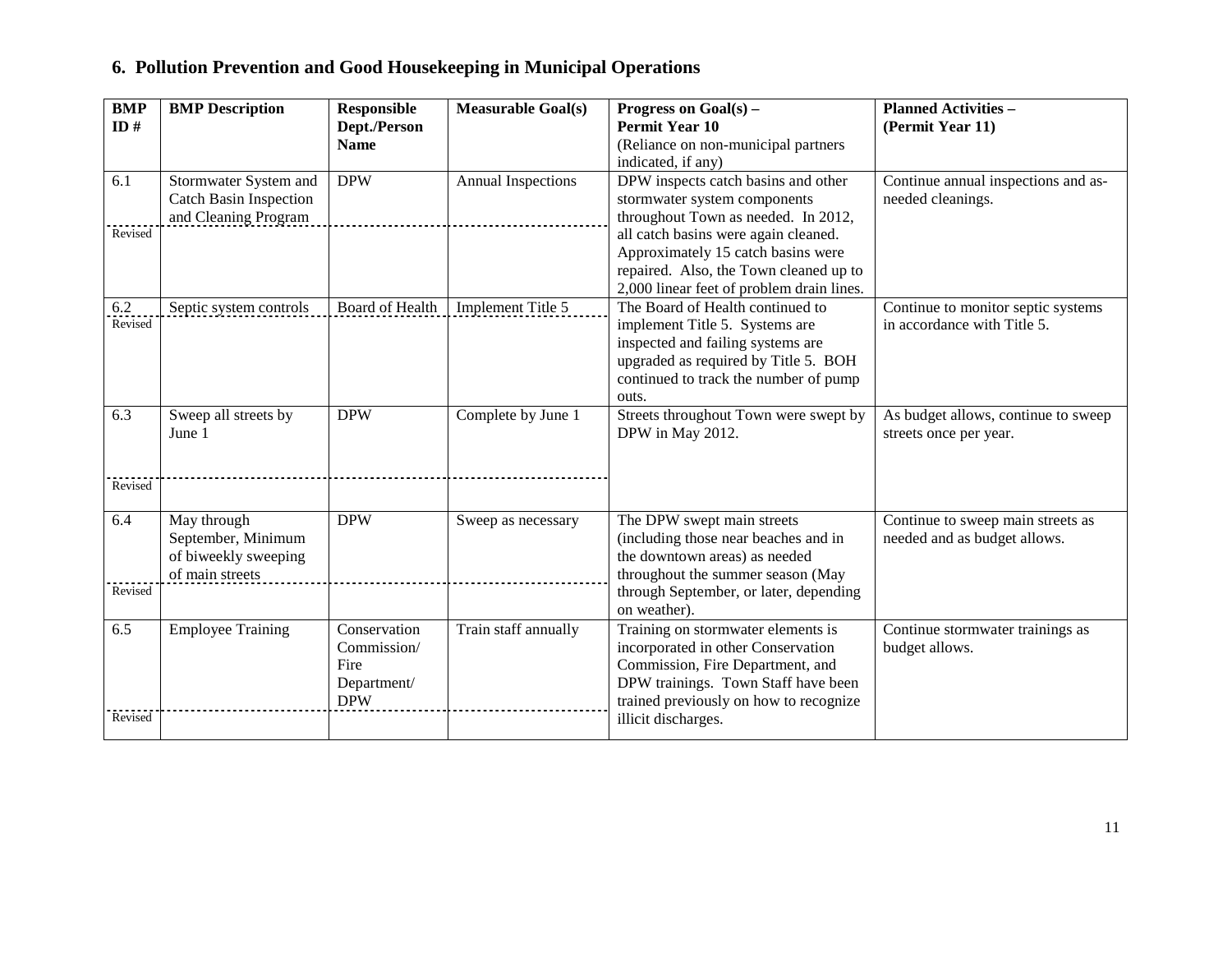### **7. BMPs for Meeting Total Maximum Daily Load (TMDL) Waste Load Allocations (WLA**)

Not applicable. As of the date of preparation of this report, there are no final TMDLs that apply to any of Manchester-by-the-Sea's receiving waters. A Draft Pathogen TMDL for the North Coastal Watershed has been developed, but is not yet final.

#### **Part IV. Summary of Information Collected and Analyzed**

- Results from Salem Sound Coastwatch's Clean Beaches and Streams Water Quality Monitoring Program for Summer 2012 are available at their website. http://www.salemsound.org/CB&S.html
- The Town's Board of Health maintains records of weekly sampling results and beach closings for the Town's beaches at eight sampling locations. The Massachusetts Department of Public Health also presents sampling results on their website: http://mass.digitalhealthdepartment.com/public\_21/index.cfm

### **Part V. Program Outputs & Accomplishments (OPTIONAL)**

(Since beginning of permit coverage unless specified otherwise by a \*\*, which indicates response is for period covering April 1, 2012 through March 31, 2013)

### **Programmatic**

|                                                               | (Preferred Units) | Response     |
|---------------------------------------------------------------|-------------------|--------------|
| Stormwater management position created/staffed                | (v/n)             |              |
| Annual program budget/expenditures **                         | (S)               |              |
| Total program expenditures since beginning of permit coverage | $\sigma$          |              |
| Funding mechanism(s) (General Fund, Enterprise, Utility, etc) |                   | General fund |
|                                                               |                   |              |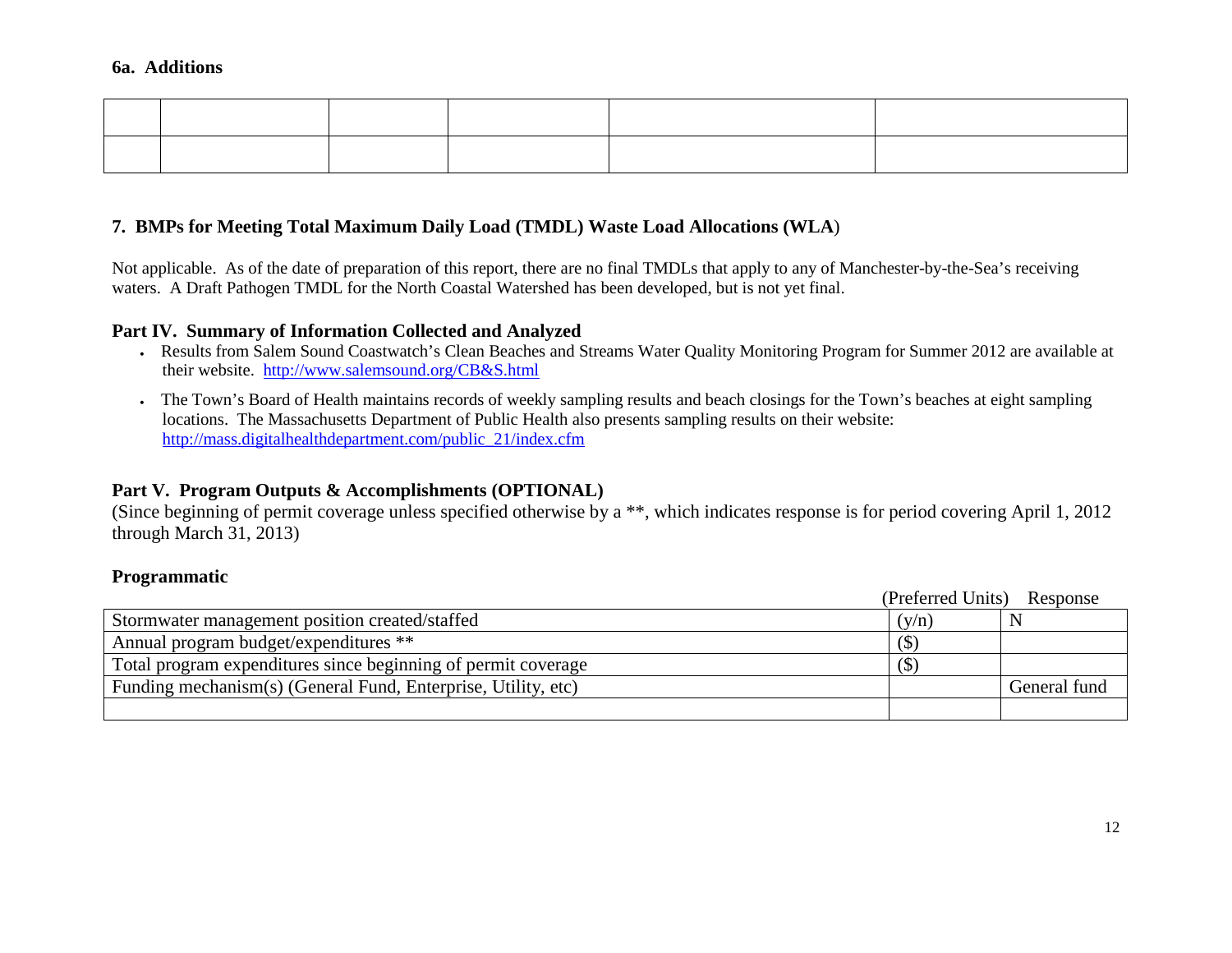# **Education, Involvement, and Training**

| Estimated number of property owners reached by education program(s)        | $(\#$ or %)             |              |
|----------------------------------------------------------------------------|-------------------------|--------------|
| Stormwater management committee established                                | (y/n)                   | N            |
| Stream teams established or supported                                      | $(\# \text{ or } y/n)$  | $\mathbf{v}$ |
| Shoreline clean-up participation or quantity of shoreline miles cleaned ** | $(y/n \text{ or } mi.)$ | $\mathbf{Y}$ |
| Shoreline cleaned since beginning of permit coverage                       | (mi.)                   |              |
| Household Hazardous Waste Collection Days                                  |                         |              |
| days sponsored **                                                          | $($ #)                  |              |
| community participation **                                                 | $(\#$ or %)             |              |
| material collected **                                                      | (tons or gal)           |              |
| School curricula implemented                                               | (y/n)                   | N            |
|                                                                            |                         |              |

## **Legal/Regulatory**

|                                                    | In Place | Reviewing   |         | Draft  |         |
|----------------------------------------------------|----------|-------------|---------|--------|---------|
|                                                    | Prior to | Existing    |         | 1n     |         |
|                                                    | Phase II | Authorities | Drafted | Review | Adopted |
| Regulatory Mechanism Status (indicate with "X")    |          |             |         |        |         |
| Illicit Discharge Detection & Elimination          |          |             |         | X      |         |
| Erosion & Sediment Control<br>$\blacksquare$       |          |             |         |        | X       |
| Post-Development Stormwater Management             |          |             |         |        | X       |
| Accompanying Regulation Status (indicate with "X") |          |             |         |        |         |
| Illicit Discharge Detection & Elimination          |          |             |         | X      |         |
| Erosion & Sediment Control                         |          |             |         |        | X       |
| Post-Development Stormwater Management             |          |             |         |        | X       |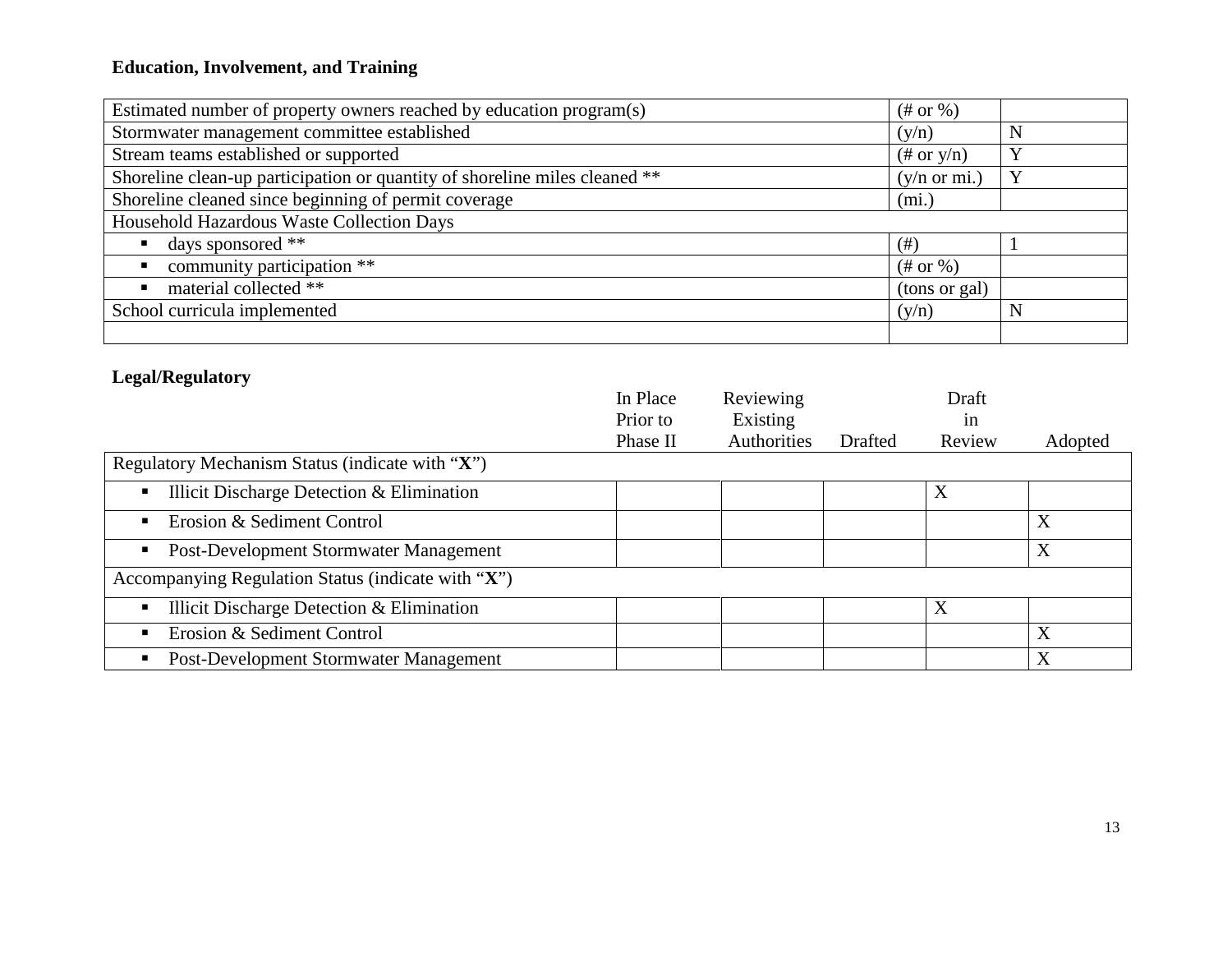# **Mapping and Illicit Discharges**

|                                                                    | (Preferred Units) | Response |
|--------------------------------------------------------------------|-------------------|----------|
| Outfall mapping complete                                           | (% )              | 100%     |
| Estimated or actual number of outfalls                             | $($ #)            |          |
| System-Wide mapping complete (complete storm sewer infrastructure) | (% )              | 99%      |
| Mapping method $(s)$                                               |                   |          |
| Paper/Mylar                                                        | (% )              |          |
| <b>CADD</b>                                                        | (% )              |          |
| <b>GIS</b>                                                         | (% )              | 100%     |
| Outfalls inspected/screened **                                     | $(\#$ or %)       |          |
| Outfalls inspected/screened (Since beginning of permit coverage)   | $(\#$ or %)       |          |
| Illicit discharges identified **                                   | (# )              |          |
| Illicit discharges identified (Since beginning of permit coverage) | (# )              |          |
| Illicit connections removed **                                     | $(\# )$ ; and     |          |
|                                                                    | (est. gpd)        |          |
| Illicit connections removed (Since beginning of permit coverage)   | $(\#);$ and       |          |
|                                                                    | (est. gpd)        |          |
| % of population on sewer                                           | (% )              | $>60$    |
| % of population on septic systems                                  | (% )              | <40      |

### **Construction**

|                                                                                                      | (Preferred Units) Response |      |
|------------------------------------------------------------------------------------------------------|----------------------------|------|
| Number of construction starts $(>1$ -acre) **                                                        | $($ #)                     |      |
| Estimated percentage of construction starts adequately regulated for erosion and sediment control ** | (%)                        | 100% |
| Site inspections completed **                                                                        | $(\#$ or %)                |      |
| Tickets/Stop work orders issued **                                                                   | $(\#$ or %)                |      |
| Fines collected **                                                                                   | $(\#$ and \$)              |      |
| Complaints/concerns received from public **                                                          | (# )                       |      |
|                                                                                                      |                            |      |
|                                                                                                      |                            |      |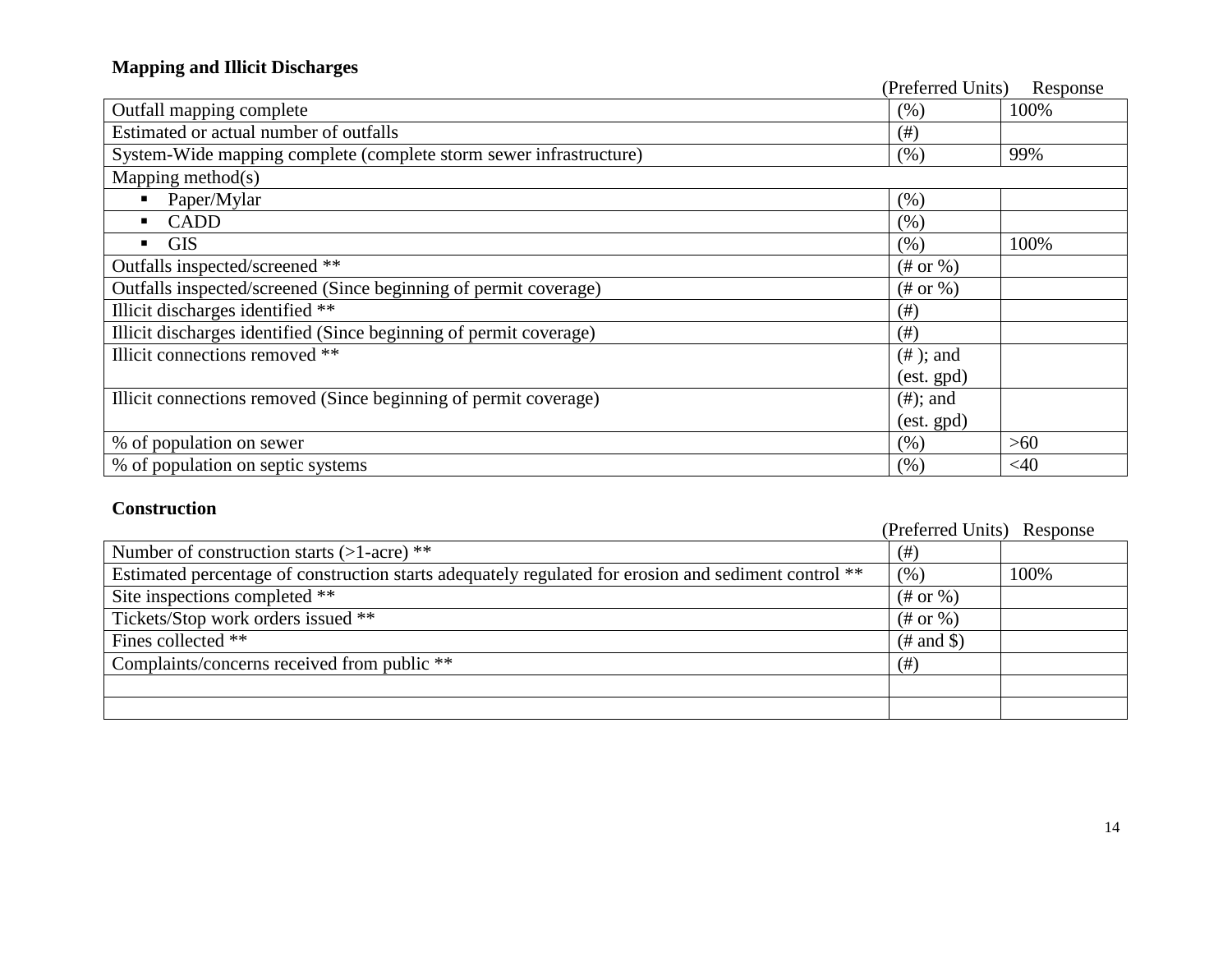# **Post-Development Stormwater Management**

| Estimated percentage of development/redevelopment projects adequately regulated for post- | (% )           | 100 % |
|-------------------------------------------------------------------------------------------|----------------|-------|
| construction stormwater control                                                           |                |       |
| Site inspections (for proper BMP installation $\&$ operation) completed **                | $(\#$ or $\%)$ |       |
| BMP maintenance required through covenants, escrow, deed restrictions, etc.               | (y/n)          |       |
| Low-impact development (LID) practices permitted and encouraged                           | (y/n)          |       |
|                                                                                           |                |       |
|                                                                                           |                |       |

## **Operations and Maintenance**

| Average frequency of catch basin cleaning (non-commercial/non-arterial streets) **           | (times/yr)                           |              |
|----------------------------------------------------------------------------------------------|--------------------------------------|--------------|
| Average frequency of catch basin cleaning (commercial/arterial or other critical streets) ** | (imes/yr)                            |              |
| Qty of structures cleaned **                                                                 | (# )                                 | ~100         |
| Qty. of storm drain cleaned **                                                               | $(%$ , LF or                         | ~2,000       |
|                                                                                              | mi.)                                 |              |
| Qty. of screenings/debris removed from storm sewer infrastructure **                         | (lbs. or tons)                       |              |
| Disposal or use of screenings (landfill, POTW, compost, beneficial use, etc.) **             | (location)                           |              |
| <b>Basin Cleaning Costs</b>                                                                  |                                      |              |
| Annual budget/expenditure (labor & equipment)**                                              | $($ \$)                              |              |
| Hourly or per basin contract rate **                                                         | $(\frac{\pi}{3})$ or $\frac{\pi}{3}$ |              |
|                                                                                              | per basin)                           |              |
| Disposal cost**                                                                              | $(\$)$                               |              |
| <b>Cleaning Equipment</b>                                                                    |                                      |              |
| Clam shell truck(s) owned/leased                                                             | $($ # $)$                            | $1 -$ leased |
| Vacuum truck(s) owned/leased                                                                 | $($ # $)$                            |              |
| Vacuum trucks specified in contracts                                                         | (y/n)                                |              |
| % Structures cleaned with clam shells **                                                     | (% )                                 | 90%          |
| % Structures cleaned with vactor **                                                          | (% )                                 | 10%          |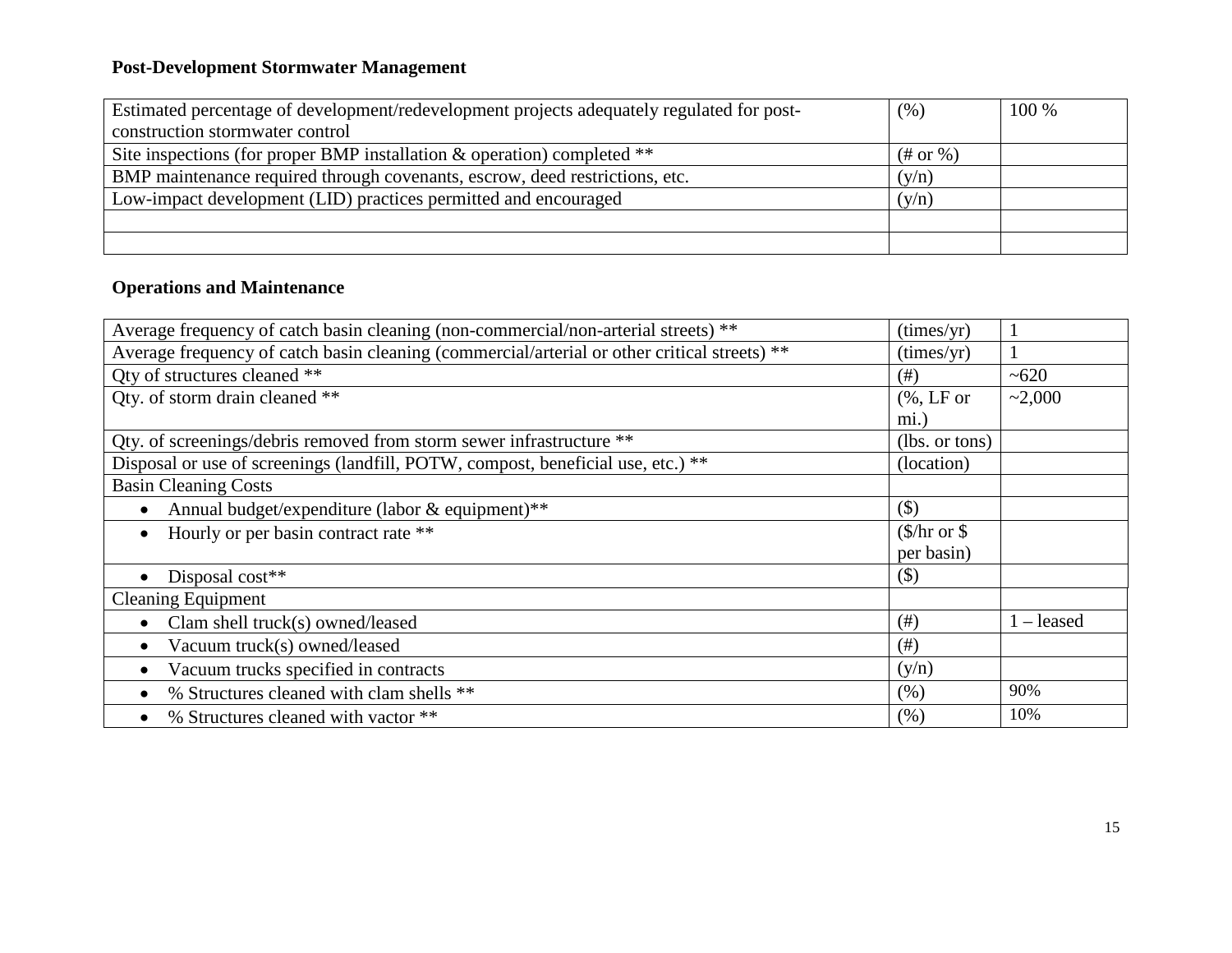|                                                                                         | (Preferred Units)      | Response       |
|-----------------------------------------------------------------------------------------|------------------------|----------------|
| Average frequency of street sweeping (non-commercial/non-arterial streets) **           | (imes/yr)              |                |
| Average frequency of street sweeping (commercial/arterial or other critical streets) ** | (imes/yr)              | >1             |
| Qty. of sand/debris collected by sweeping **                                            | (lbs. or tons)         |                |
| Disposal of sweepings (landfill, POTW, compost, beneficial use, etc.) **                | (location)             | Compost        |
| <b>Annual Sweeping Costs</b>                                                            |                        |                |
| Annual budget/expenditure (labor & equipment)**                                         | $(\$)$                 | ~10,000        |
| Hourly or lane mile contract rate **                                                    | $(\frac{1}{2})$ hr. or |                |
|                                                                                         | $ln \text{ mi.}$       |                |
| Disposal cost**                                                                         | $($ \$)                |                |
| Sweeping Equipment                                                                      |                        |                |
| Rotary brush street sweepers owned/leased                                               | (# )                   | Y, leased      |
| Vacuum street sweepers owned/leased                                                     | (# )                   | $\overline{0}$ |
| Vacuum street sweepers specified in contracts                                           | (y/n)                  | N              |
| % Roads swept with rotary brush sweepers **                                             | $\%$                   | 100            |
| % Roads swept with vacuum sweepers **                                                   | $\%$                   | $\theta$       |

| Reduction (since beginning of permit coverage) in application on public land of:<br>("N/A" = never used; " $100\%$ " = elimination) |             |      |
|-------------------------------------------------------------------------------------------------------------------------------------|-------------|------|
| <b>Fertilizers</b>                                                                                                                  | (lbs. or %) | 100% |
| Herbicides                                                                                                                          | (lbs. or %) | 100% |
| <b>Pesticides</b>                                                                                                                   | (lbs. or %) | 100% |
| Integrated Pest Management (IPM) Practices Implemented                                                                              | (v/n)       |      |